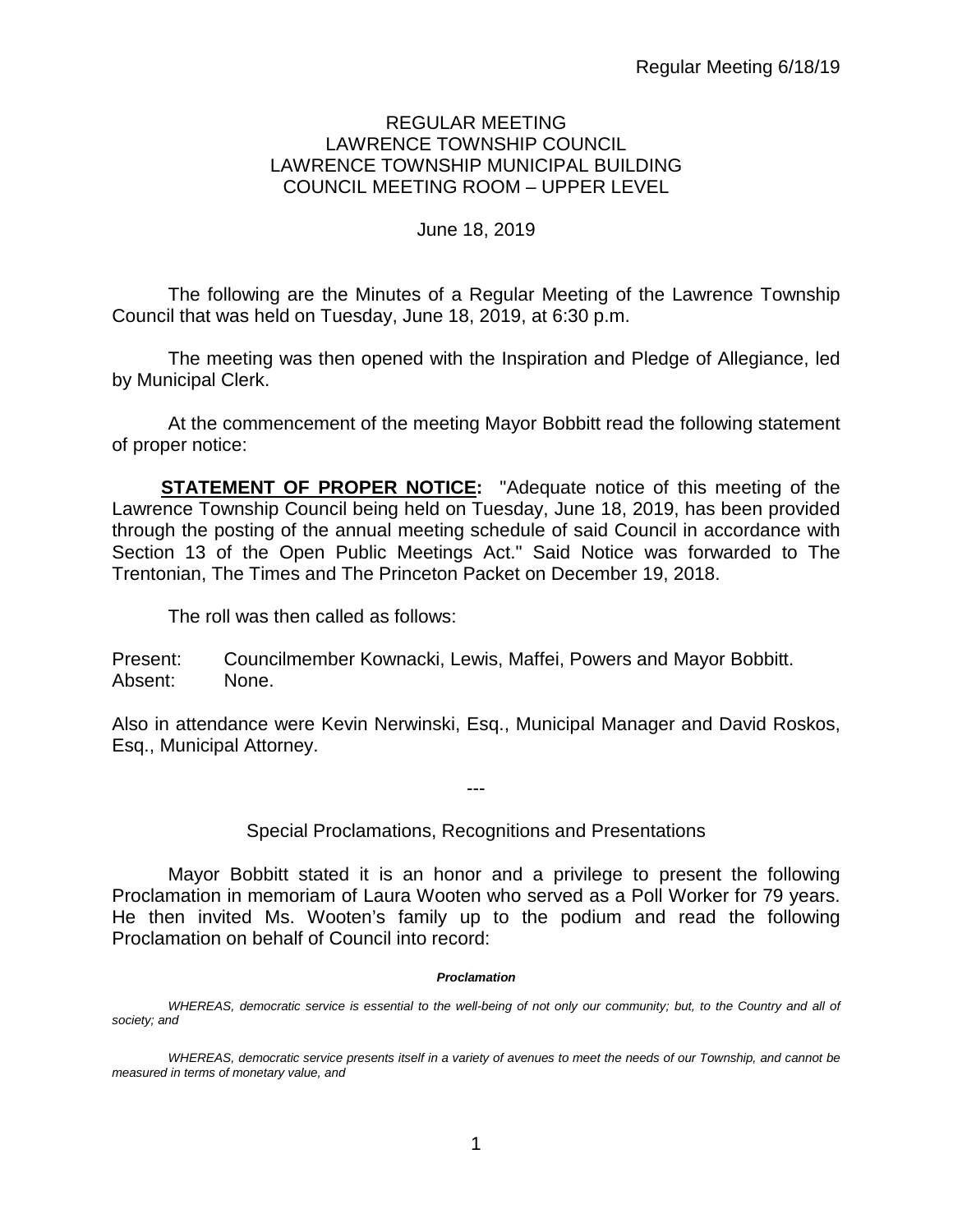*WHEREAS, those individuals who perform these services for the good of all should be recognized for their unselfish contributions to the citizens of our Nation; and*

*WHEREAS, one such individual is Laura Wooten who overcame racism and sexism all the while embodying the ideals of democracy in action; and*

*WHEREAS, Ms. Wooten was an Election Poll Worker for 79 consecutive years and holds the distinction of being the longest serving poll worker in the Nation; and*

WHEREAS, New Jersey Governor Philip Murphy described Laura as "one of the great moral leaders of our State and *Nation, promoting voting rights and democracy year after year"; and*

*WHEREAS, during the November election in 2018, while working the Polls at Lawrence Road Fire Company, she was interviewed by NBC News during which she stated "democracy is just a beautiful, beautiful thing"; and*

*WHEREAS, Ms. Wooten faithfully served as a Poll Worker in Lawrence Township for 30 of those 79 years; and*

*WHEREAS, it should also be noted that at the time of her passing at the age of 98 she was employed as a food service worker at Princeton University having begun her tenure at the age of 72 after employment at the Princeton Medical Center.*

*NOW, THEREFORE, BE IT PROCLAIMED by the Township Council of the Township of Lawrence County of Mercer, State of New Jersey, that it pays homage to Laura Wooten and the virtues she embodied and that it be done during Primary Election Month as a fitting tribute to her unwavering dedication to the election process of her community and to the United States.*

Ms. Wooten's granddaughter accepted the Proclamation on behalf of the family and thanked the Mayor and Council for the honor. She indicated her grandmother known as "g-mac" was not your ordinary 98 year old grandmother as they can tell and that the day after her grandmother's little brother (90 years old) passed away she missed her ride to her polling place but after some thought she decided she had not missed a year serving as a poll worker and she did not want to start now so she walked down Lawrence Road at 4:00 a.m. the day after her younger brother died to do her civic duty as a Poll Worker at the Lawrence Road Firehouse. Furthermore, her grandmother did not serve as a Poll Worker for 79 years to become a celebrity or do it for any accolades she just literally walked off of 14 Witherspoon Lane in Princeton and walked into history becoming a role model to all and they appreciate the Township Council for recognizing her this evening. And indicated if any of the Council is available they will be honoring her on August 3<sup>rd</sup> at the Princeton Paul Robeson Center in Princeton to celebrate her life, the amazing woman and person she was and for being the best grandmother ever.

#### **Walk This Way - Lawrence Intermediate School Presentation**

 $\sim\sim\sim$ 

A group of 4<sup>th</sup> Grade Gifted and Talented Students from the Lawrence Intermediate School along with their teacher came to present the "Walk This Way" program initiative which brings attention to pedestrian safety issues*.* This program raises awareness of safety for school age children who walk to and from school. The reports are conducted by the students to raise awareness of impending hazards and suggested improvements. Utilizing PowerPoint, each student took turns reporting their findings and presenting a survey of statistical information collected from their assigned jobs with the use of data collectors, google maps, measurers, picture paper and timers during their pedestrian walk from LIS along Eggert Crossing Road and Route 206. The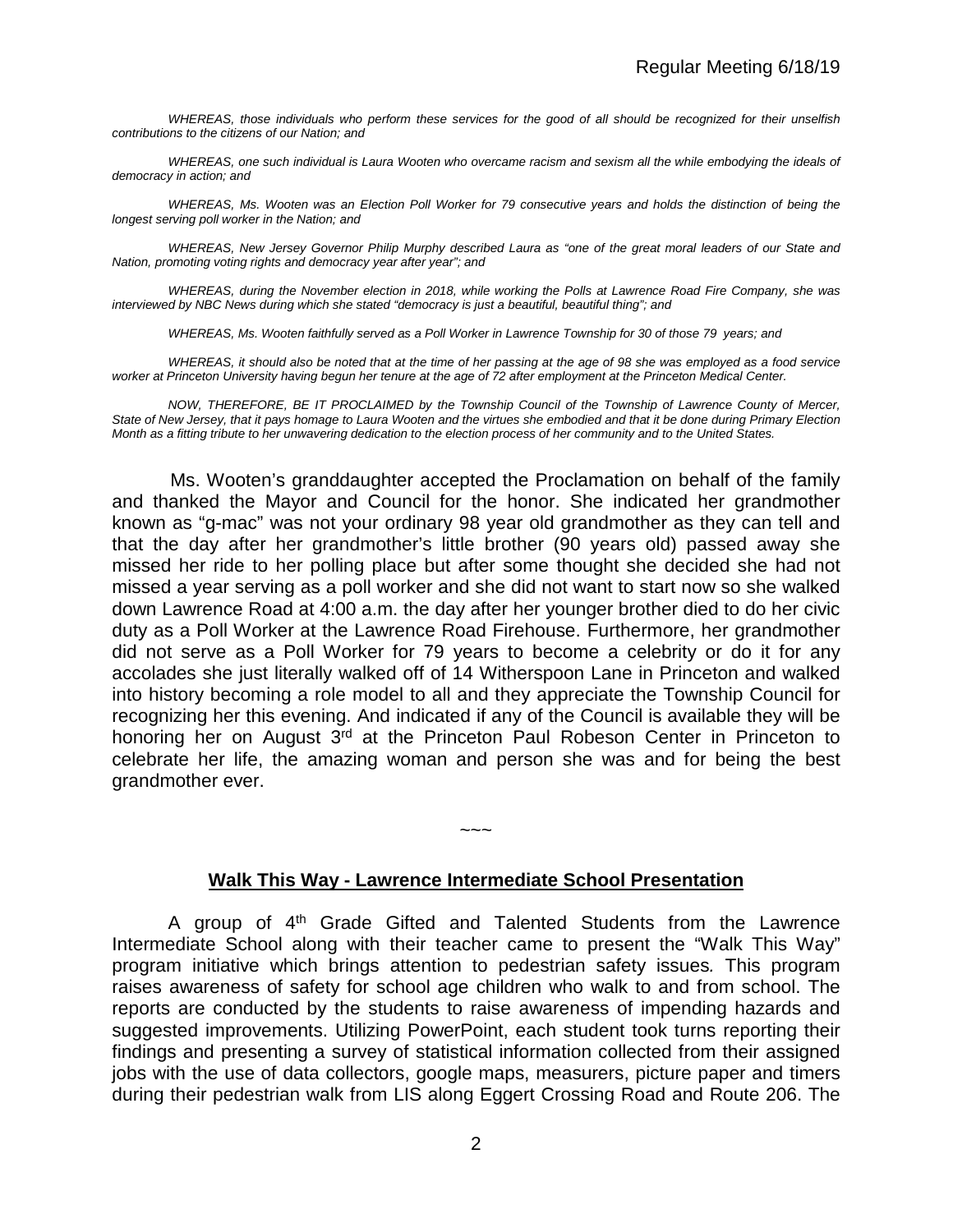students suggested an electronic pedestrian crossing signal be installed at the corner of Route 206 and Eggert Crossing Road, the crosswalk cracks along the road be fixed and painted, speed limit be lowered on Eggert Crossing Road and a barrier wall on Eggert Crossing Road that has a hole in it be fixed as well to prevent injuries. In closing, the students thanked the Township Council for their time and consideration and reported that their findings were sent to the Commissioner of the New Jersey Department of Transportation.

After the presentation, Mayor Bobbitt thanked and commended the students on how brave they are to stand before the Council and do such a great presentation year after year which he and the Council really appreciate. And indicated yesterday at their Planning Board Meeting where he, Councilman Kownacki and the Municipal Manager serve on the Board they talked about the Bicycle and Pedestrian Plan of the Land Use Ordinance as it relates to how pedestrians get around town without a car and one of the things discussed was the intersection of Eggert Crossing Road and Route 206 which has been part of the "Walk This Way" presentation each year and how tricky that intersection in Lawrence Township is given it falls under three different jurisdictions – state, county and municipal and their plan to put some language into the Plan that will help get the pedestrian crosswalk installed that is discussed every year.

Mr. Nerwinski stated as a follow-up to the Mayor's comments he and the Municipal Engineer are in communication with the New Jersey Department of Transportation and that the entire length of Lawrence Road will be milled and repaved for the jurisdiction of Lawrence Township and they made a specific request for paintings of the crosswalks for clarity and the pedestrian light was included in their request as well.

Mr. Andrew Tunnard stated he is the Assistant Commissioner of Operations at NJDOT and he is present this evening on behalf of the Commissioner who could not be here but asked that he come and speak to the students concerning the letter she received regarding their request for pedestrian signs which DOT has already started a survey on which may be separate and above from the milling event. Mr. Tunnard went on to state that the work the students did was phenomenal and the presentation is very impressive as he has been driving through that intersection in Lawrence for (8) eight years and had not noticed some of things they pointed out in their presentation. They put in a great amount of work and got a lot of people attention which some people have started to move on. He then thanked the Students for bringing the matter to their attention. Thereafter, members of Council congratulated the students on the awesome job they did and for going above and beyond in creating the Petition and putting all of their hard work into action. A question and comment period took place relative to the student's findings regarding car crashes.

 $\sim\sim\sim$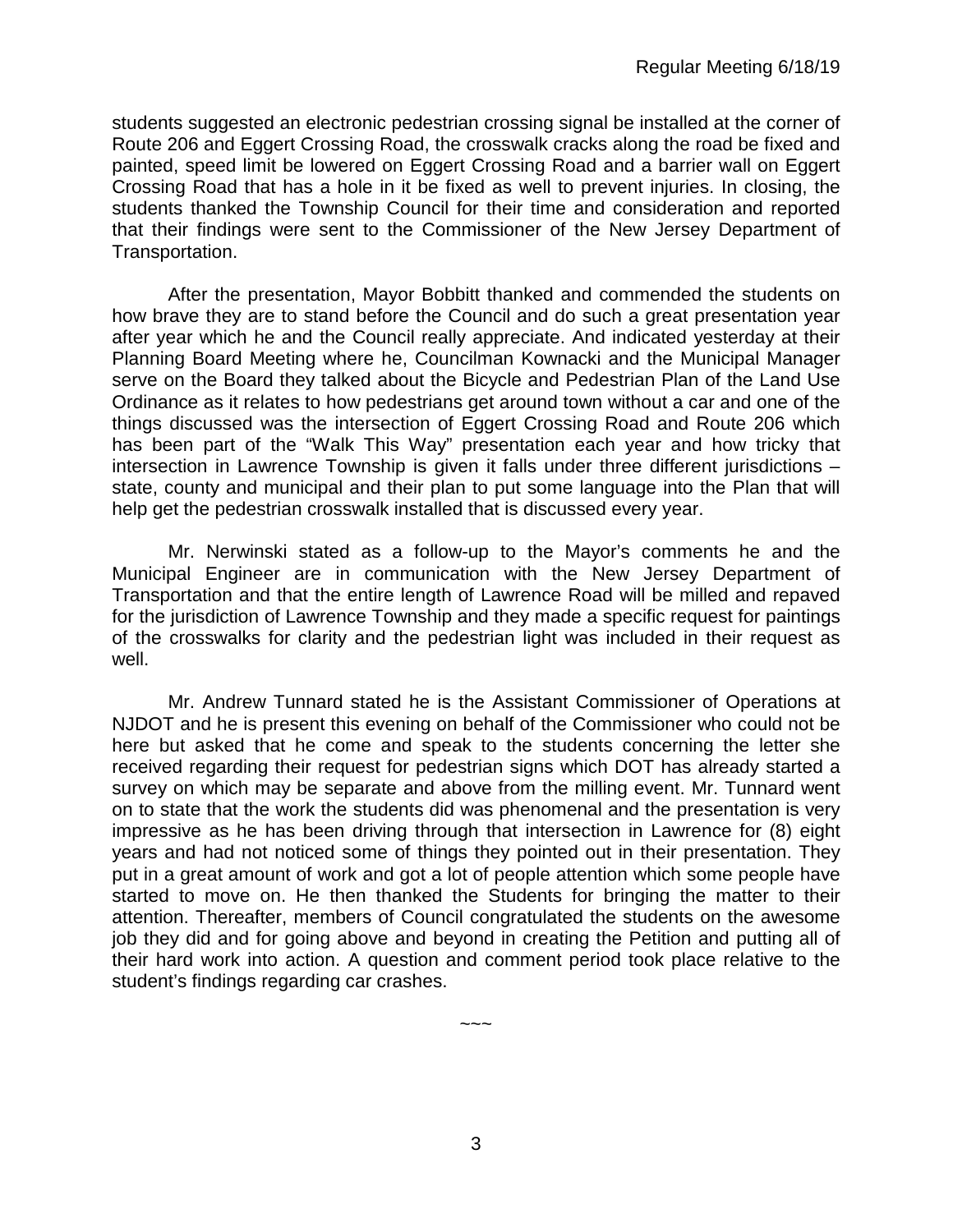### **Police Awards**

Police Chief Caloiaro welcomed guests and stated the "Walk This Way" presentation is a hard act to follow and Lawrence Township Police Department is aware of the problems along Route 206. Further, the police department works closely with Jane Millner and the Health Department on the "Walk This Way" program and they will pay extra attention to see that the kids walking back and forth to school are safe on that roadway.

Chief Caloiaro stated that the presentation tonight is their annual awards that the Police Department gives out to their officers and citizens who assist the police in combating crime. And, although they presented the Awards at the Police Banquet Dinner the other night the presentation is usually given in May during "National Police Week" but got pushed back this year. So, it is appropriate tonight for the Police Department to give recognition to officers and civilians who have served the community in outstanding ways over the past year. Chief Caloiaro provided a brief background history for each of the Officers and Civilians and honored them with the following Awards.

### **Officer of the Year**

Detective Robert Potter

#### **Supervisor of the Year**

Sergeant Michael Whitmore

### **Meritorious Service Award**

#### Detective Sean Kerins

### **Commendable Service Awards**

Officer Piotr Bystrek Officer Bartosz Chojnowski Officer James Gorski – 2 Officer Dylan McClister – 2 Officer Sawasky -2 Officer John Sterver – 2

### **Unit Citation Awards**

Sergeant Richard Laird Detective Todd Caruso Detective Ryan Dunn Officer James Steimle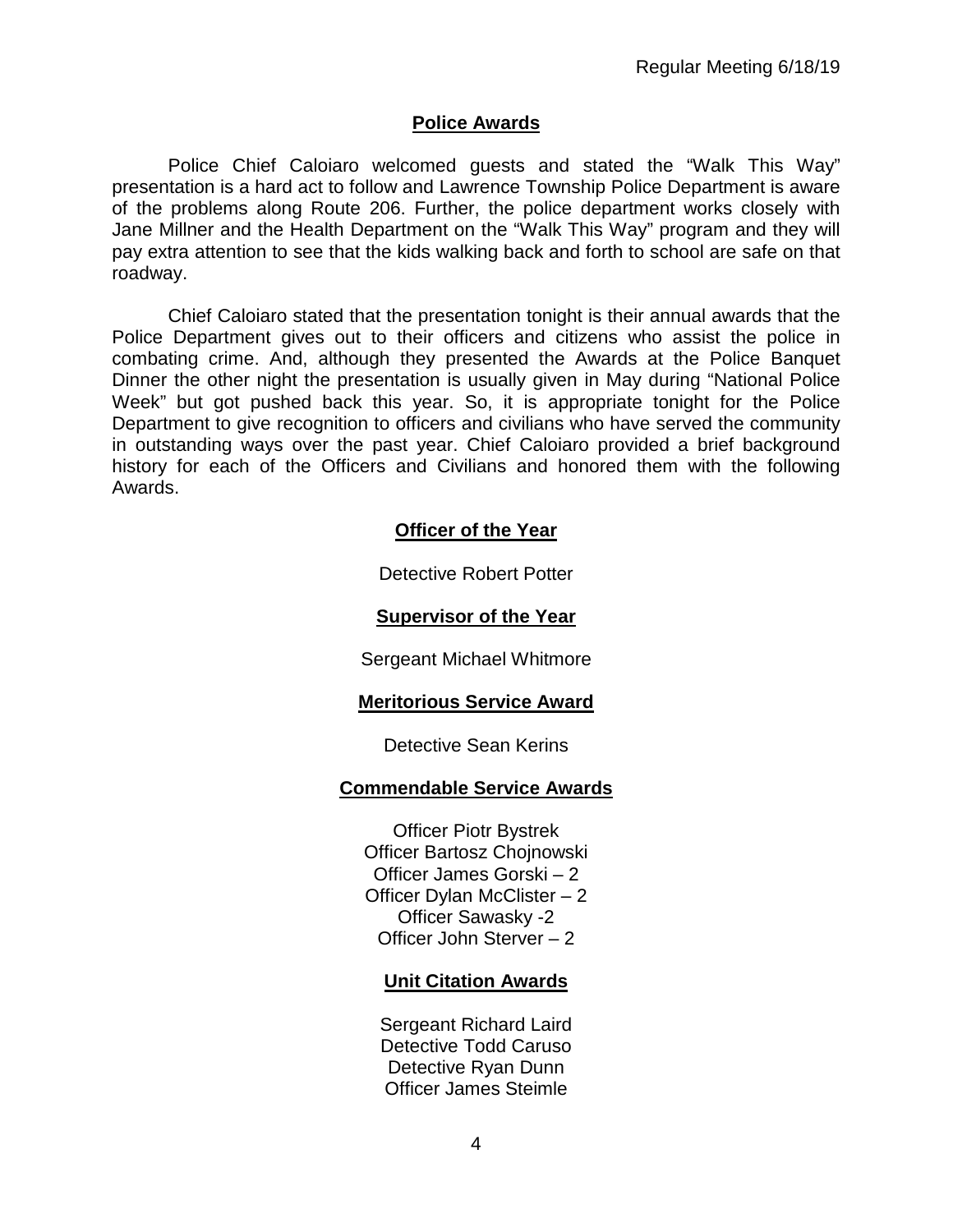Officer Marcin Piegza Sergeant James Smith Sergeant Kevin Reading Detective Todd Caruso Detective Andrew Lee Officer John Stever Officer Bartosz Chojnowski Officer Paulina Way Officer James Gorski Officer Robert Janoski Officer Piotr Bystrek

# **Living Saving Awards**

Officer Marc Poveromo Detective Andrew Lee Officer Mark Eggert Officer Shane Hickey

## **Community Award**

Officer Christopher DiMeglio Retired Officer Sam Pastorella

# **Civilian Commendation Awards**

Andrew Popso Blazej Szyszko Urszula Szyszko Luis Rivera Melissa Valazquez Inspector Richard Macauley

Detective Potter acknowledged his family and thanked the Township Council, Municipal Manager and Municipal Clerk for coming out to the Awards Dinner and always supporting the police department as they do. He further thanked everyone who nominated him and the Committee for deciding to give him such a prestigious award an indicated he is honored and humbled by the award and he hope he can live up to the honor.

Sergeant Whitmore thanked everyone and stated what an honor it is to receive the Supervisor of the Year Award and that he has been very fortunate to work with such great officers and supervisors in his career. And, it is his hope that the officers on his squad received the same type of leadership and guidance that he did throughout his career. So, again he would like to thank Chief Caloiaro, the command staff Lieutenant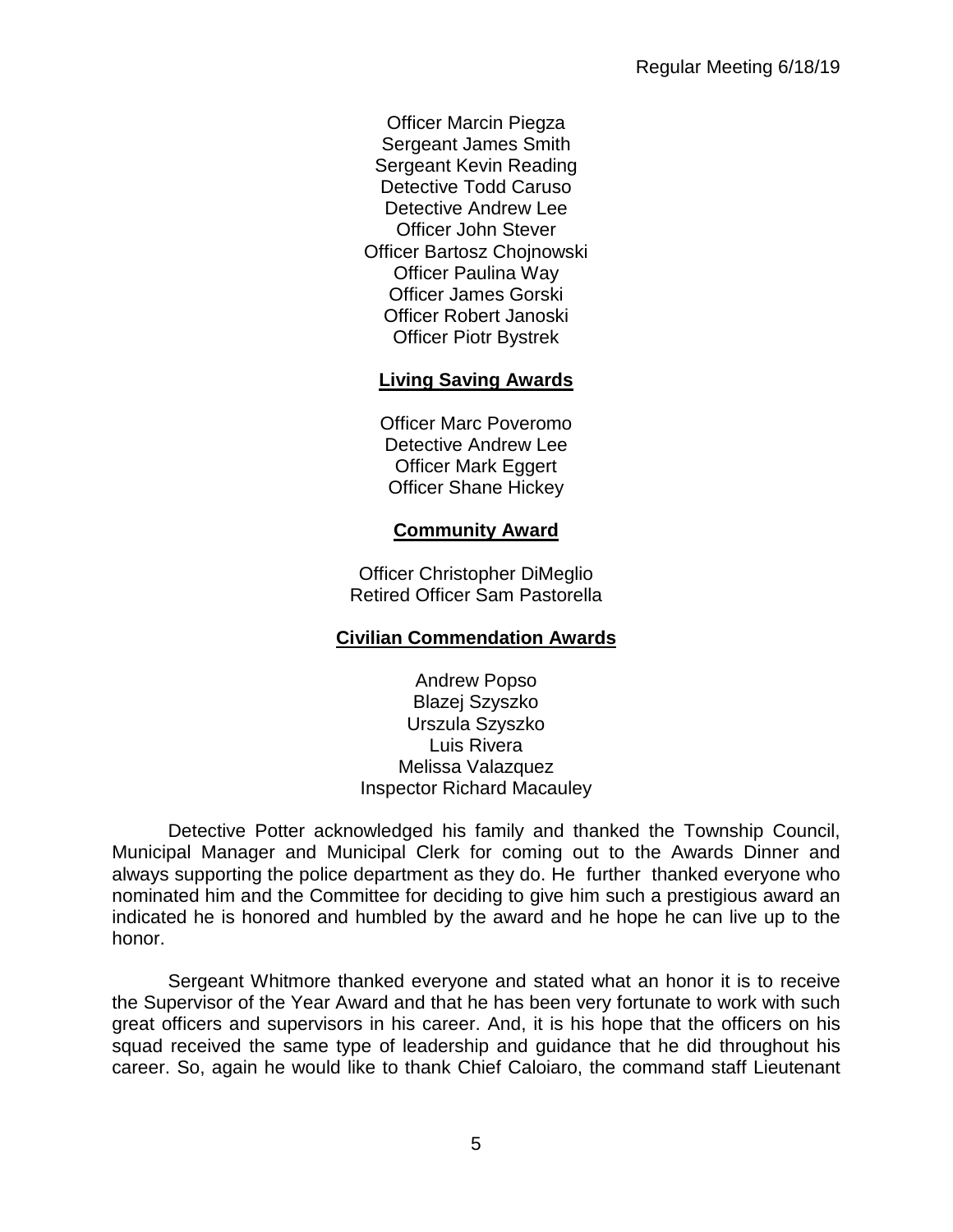Drew, Lieutenant Lech and Lieutenant Longo, Mayor Bobbitt and Township Council, Municipal Manager Nerwinski and his friends and family.

Chief Caloiaro concluded by expressing the Lawrence Township Police Department's appreciation for the great working relationship and support the Mayor and Council, Municipal Manager, Township Attorney, Township Clerk, Peter Kiriakatis, CFO, and Yvette Martinette, Municipal Manager Secretary, have provided to the Police Department.

Chief Caloiaro reported that he was fortunate enough to be approved by the Municipal Manager and Township Council to attend a 10-week seminar at the FBI National Academy located in Quantico, Virginia, which included 256 other law enforcement officers from around the world, (49) forty-nine states with the exception of Wyoming being the only state with no representative, and 35 different countries in his session. He imparted that the FBI Academy begin in 1935 as training for law enforcement executives to bring together common thoughts, beliefs and to share their values amongst law enforcement executives in a leadership setting. And, he chose a curriculum that he felt would best help him as an executive leader and the community of Lawrence as a whole and discussed some of the phenomenal classes he took including social media messaging, physical training and positive discussions during the ten-week course and the 18 credits each officer received upon completion of the course from the University of Virginia for attending the seminar.

Chief Caloiaro indicated one of things he learned from the training academy is that New Jersey does do things the right way in many ways in law enforcement and that other states are disorganized and do not follow the same protocol and procedures like New Jersey where law enforcement is govern through the Attorney General's Office; therefore, they act in the same way and have the same rules and regulations on how to behave and share information which he found to be very positive and the whole experience gave him sort of a renewed confidence in the profession of law enforcement. He reiterated again what an honor and privilege it was to be given the opportunity to spend 10-weeks in a dorm room setting again with another roommate who was a homicide captain from New Orleans who he had a chance to bond with and continue a lifelong friendship with. Furthermore, he have 256 other law enforcement executives from around the world that he can reach out to at any time if he needs assistance with something in addition to the 50,000 other graduates he can reach out to for advice and proceeded to discuss his time in the Academy being spent very wisely and what he learned being implemented in the Police Department in many positive ways. In closing, Chief Caloiaro thanked the Council again for affording him the opportunity to attend the Academy which was an invaluable experience and he thanked his wife for taking on the household responsibilities with (3) three very active teenage sons in his absence.

Mayor Bobbitt stated it is as a two-way street in terms of the reason why the Police Department has so much support from the Council and the Manager; it is because he and his department do such an amazing job and he think in this day and age when people are nervous about the police in their interaction with the public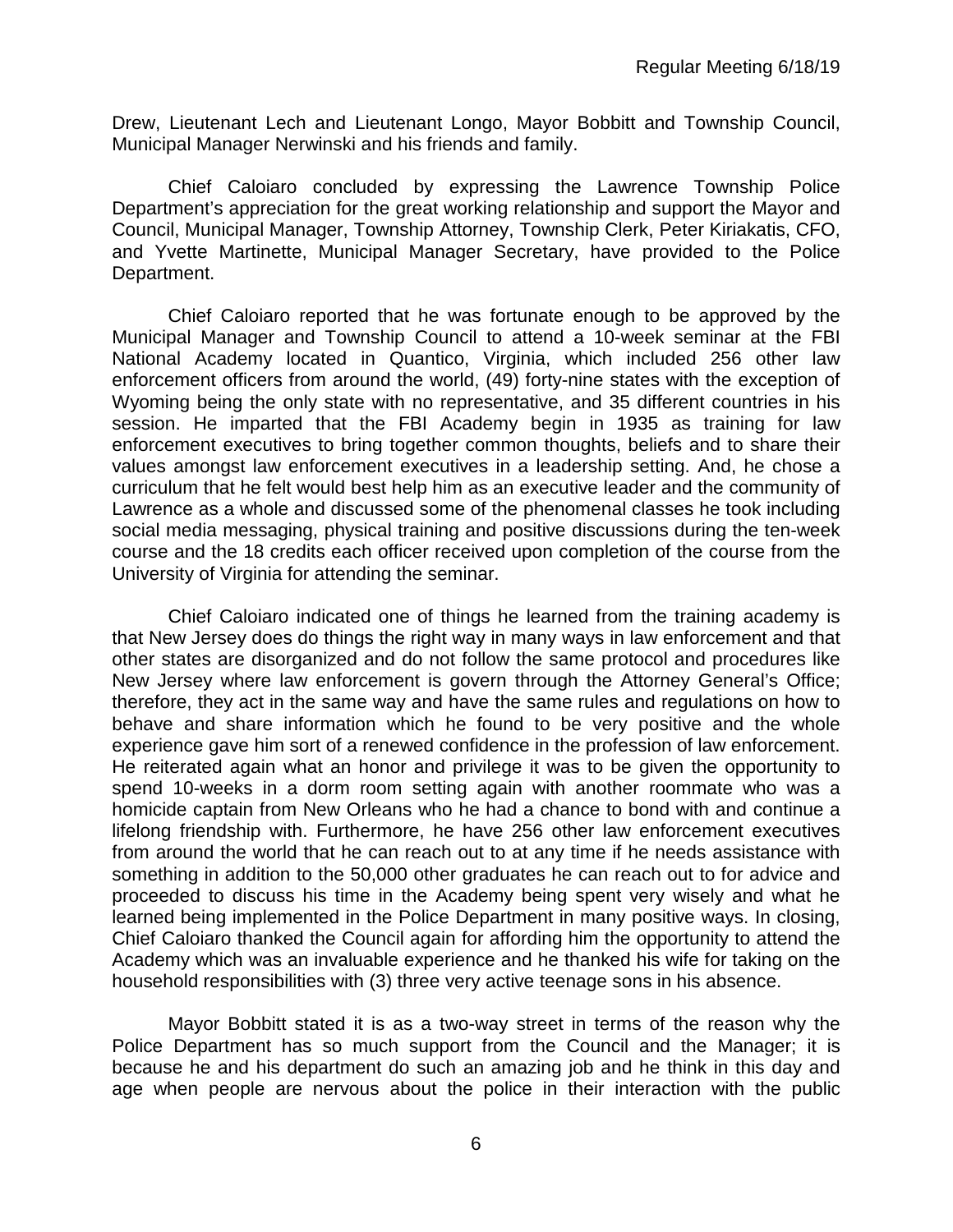Lawrence Township Police rank head and shoulder above so many and the Township Council appreciates what they do. And, it is great to see not only fellow officers just coming to support the Award winners but to also see friends and family.

### Public Participation

*---*

*Ms. Elaine Hogan, 8 Highland Road,* advised of a serious safety issue at the intersection of Fackler Road and Princeton Pike which is a very high volume area in Lawrence Township especially with last year's opening of Bristol-Myers Squibb on Princeton Pike on Route I-295 and proceeded to discuss letters and a Petition that were sent to Mayor Bobbitt and the Township Council from the Province Hill Neighborhood, Chapin School and the Princeton Junior School regarding the public safety issue and the need for a traffic light at that intersection which is a very high accident area. Ms. Hogan continued to discuss at length the high volume of traffic and usage at that intersection as well as some of the hazardous situations that have occurred. She then thanked the Police Department for monitoring the traffic at that intersection, Lieutenant Amodio for initiating steps to correct the problem and Engineering Department for working with DOT to correct the safety issue and urged to Council to support an efforts in getting a traffic light at that intersection.

*Ms. Barbara Ryan-Woolley, 17 Lannigan Drive,* advised that she would like to piggy back on the 4<sup>th</sup> Grade "Walk This Way" presentation regarding pedestrian safety issues at Eggert Crossing Road an indicated she has lived in Lawrence Township for (40) forty years and she raised four children who attended Lawrence schools and all graduated from Lawrence High School and she would like to share an incident that happened a few weeks ago to her daughter-in-law that could have ended tragically not just for her family but for Lawrence as well. Ms. Wooley indicated a few weeks ago her daughter-in-law was walking from her home to the Lawrence Intermediate School on Eggert Crossing Road to pick up her two children (their grandchildren) from school and a few minutes before the students were dismissed, directly before the driveway to the school, a driver lost control of his truck that jumped the curb and skidded across the sidewalk within inches of where she was walking and the truck ended up in the ditch at the corner of the school's driveway and as they can imagine her daughter-in-law was in shock as to how close the truck came to hitting her and at the same time relieved that there were no students there at that time because if it were minutes later the incident could have been tragic.

Ms. Woolley imparted since the crash incident they have learned that this was not the first time a vehicle has been in an accident, or a near mishap in the LIS area and that her husband sometimes walks their grandchildren to school and more and more children are walking or being driven to school; therefore, safety in that area of the Township needs to be addressed. Furthermore, she has observed that there is only one crossing guard at Eggert Crossing Road and Route 206 who does an amazing job crossing the children and directing traffic but the Township needs to hire an additional crossing guard to be placed directly in front of LIS. Also, there is a 40 mph sign at the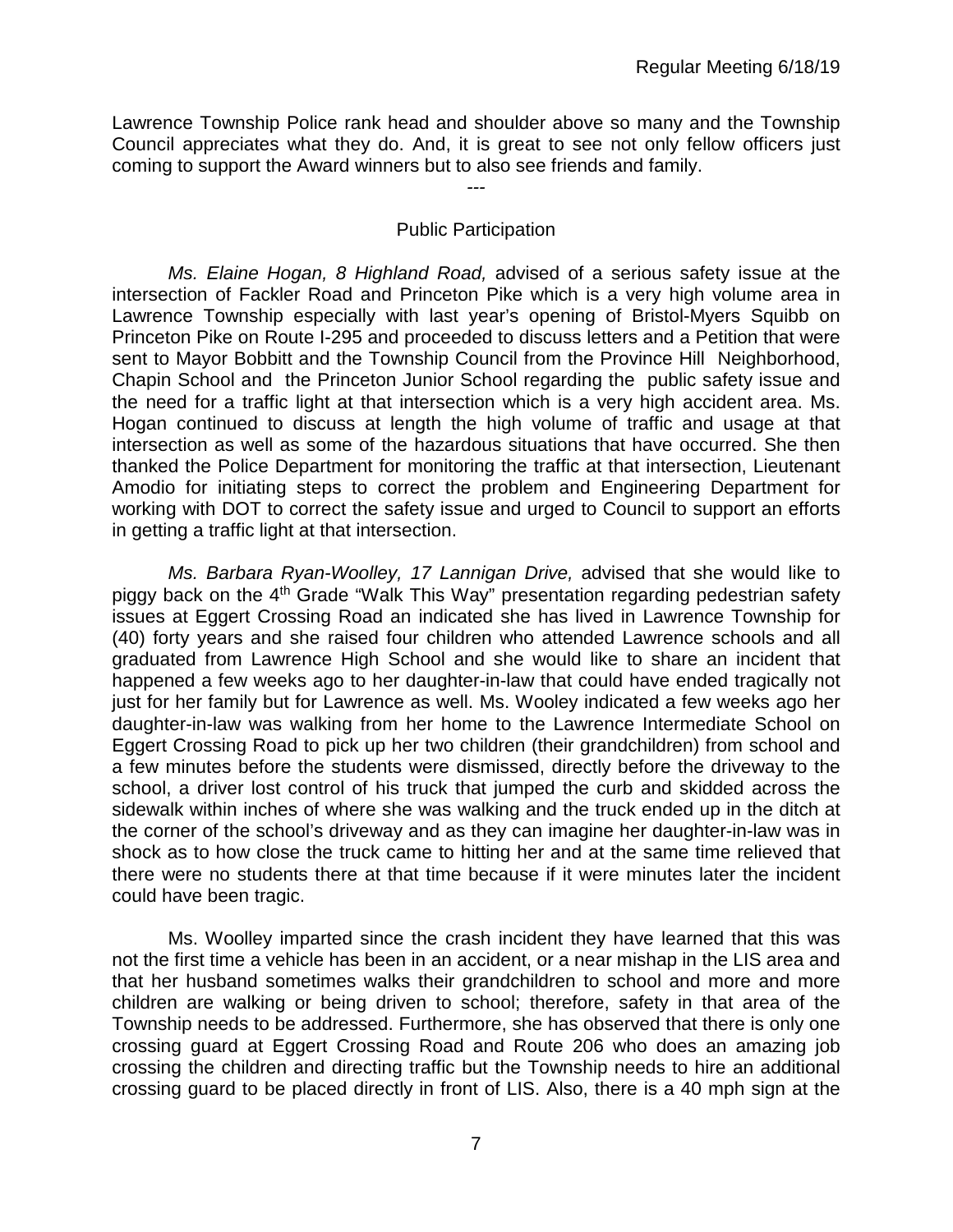intersection which is the first sign that drivers see turning onto Eggert Crossing Road from Route 206 as the 25 mph sign located a little further down and few warnings exist alerting drivers that there is a school on Eggert Crossing Road so she is requesting that the 40 mph sign be removed on Eggert Crossing Road to slow down traffic and noted from Franklin Corner Road down to Slackwood School there are no 40 mph in that area.

Ms. Wooley also requested that grids be installed to slow down the traffic and that two yellow blinking caution lights be installed on each side of LIS - at the exit and the entrance - and that precedence has already been set in town as they have blinking lights at the Ben Franklin School, Slackwood School and St. Ann School. In addition, to the blinking lights there are state law pedestrian signs requiring people to stop when pedestrians are in the walkways two that she noticed on Princeton Pike; one in front of the High School and the other one in front of the Middle School with crossing guards. In closing, Ms. Wooley stated her family dodged a bullet this time as did the Township but she would like for the Council to heed the warning and be proactive to ensure the safety of all of their children. She thanked the Council and stated she is looking forward to hearing their responses.

*Mr. Edward Brzora, 66 West Long Drive,* advised that he is present this evening on behalf of the residents of West Long Drive (Long Acres) right behind the Municipal Building and he is presenting the Council with a Petition along with signatures of the majority of residents asking that they review and revise the Leaf Collection Ordinance (Ordinance No. 2307-18) – Article III as the residents of that area are unable to comply with the pile size due to the property size. And, indicated the matter was brought to their attention after the residents of Pine Knoll Drive came before the Council last month and spoke about the Brush Pickup Ordinance and the same problems it was creating with leaf and brush collection in their neighborhood. He indicated they all have large wooded properties with lots of trees and they cannot comply with the 12' 3x3 allowance for leaf and plant debris on the streets when it time for public pickup. So, they are requesting that the Township Council look into revising the ordinance and proceeded to discuss the residents possibly forming a committee to work with the Township on how to manage the amount of debris going into the Ecological Center and ways to help their situation.

Mr. Brzoro stated another matter in the Brush Pickup Ordinance that he would like to address is the homeowner being responsible for the removal of any illegal dumping that happens on their roads in front of their properties and he thinks that is totally unfair to have that as the responsibility of the homeowner to do the job of Township as it relates to enforcement and proceeded to discuss the notification process which he spoke to Greg Whitehead, Director of Public Works, about and him and his neighbors never receiving any type of notification regarding the new ordinance until it was passed or they received a violation notice. They also have elderly residents that are not on the web so he feels it is totally unfair for the land owners or residents of Lawrence that have a large portion of property and suggested they base the leaf litter on the amount of property an owner has and he hopes that the Council will reconsider the section of the Ordinance he referenced. A general exchange of dialogue took place relative to the various methods of outreach that took place to bring public awareness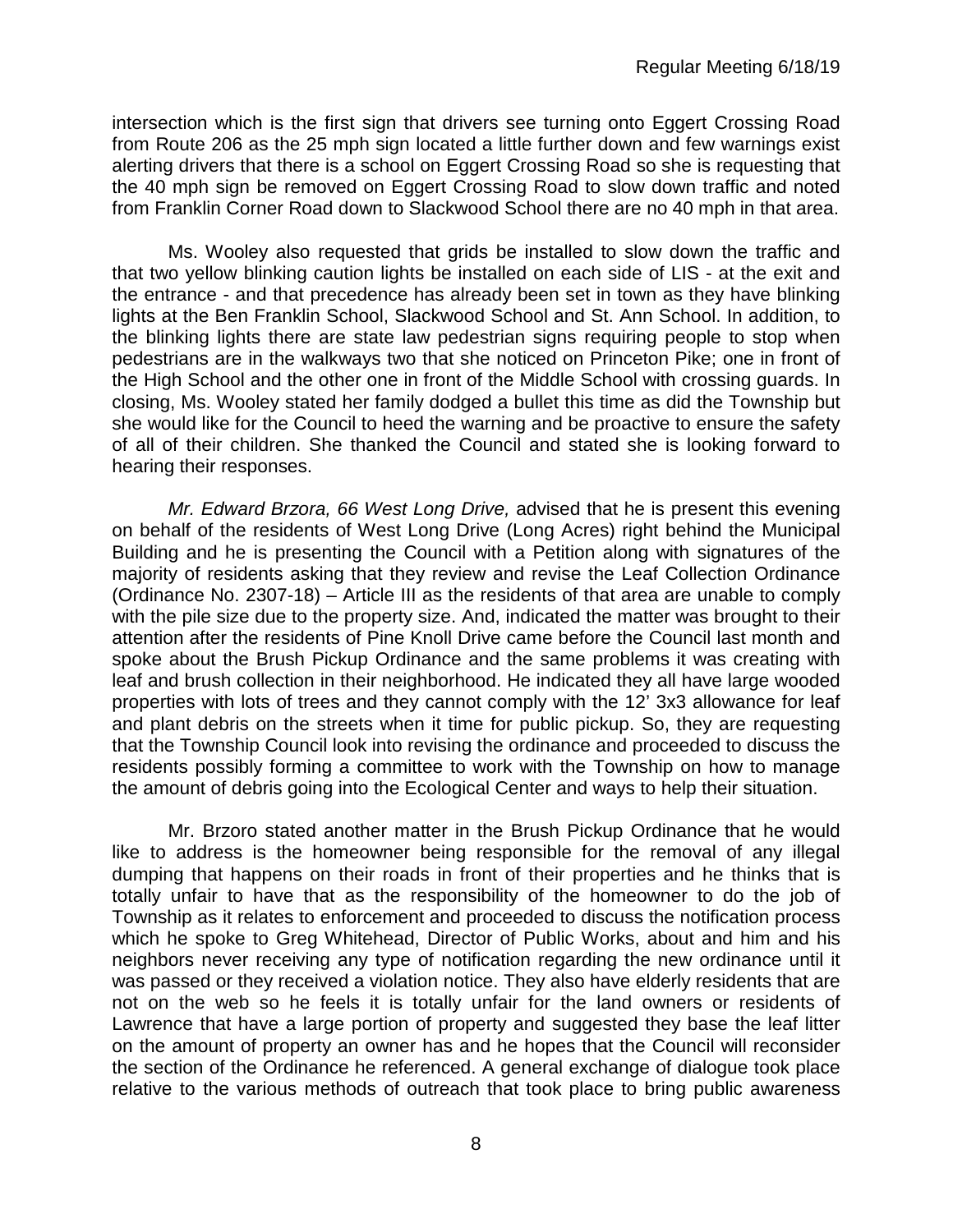prior the adoption of new Brush Ordinance and the reason for the change to the Yard Waste Collection Program as it relates to public safety and future sustainability of the program.

*Mr. Jim Cleak, 7 E. Darrah Lane,* stated in recent weeks there has been tons of information regarding recycling and he would like clarification as to what to put or not put out with the recycling and inquired if there was a list somewhere stating what actually should be put out for recycling pickup. Mayor Bobbitt suggested Mr. Cleak reach out to the Mercer County Improvement Authority or Lawrence Public Works Department as either on provide him guidelines regarding recycling.

Mr. Cleak stated on June  $23<sup>rd</sup>$  there is going to be an event sponsored by the Historical Society at the Brearley House and inquired about the current condition of Meadow Road being a couple of months ago he and his wife walked down that road and it was filled with lots of rocks, ruts and mud, virtually impassable and a challenge to get down so he cannot imagine how any significant amount of people are going to get in and out. Mr. Nerwinski stated it is not a paved roadway but he has driven back there many times with no problem; but, he will ask Public Works to take a look at it.

Mr. Cleak briefly spoke about the new Brush Pickup Ordinance and his observation of the debris clogging the storm drains and advised that Mr. Brzoro's request to amend the Ordinance to have larger brush piles due to the size of him and his neighbor's properties seems to be reasonable and he would have no objection to the ordinance being amended. And, he is in support of a traffic light at Fackler Road being that intersection is a deathtrap. Mr. Nerwinski noted that Resolution (18-F.5) provides for a contract with Langan Engineering to do a traffic study at Fackler Road and Princeton Pike to address that issue.

Mr. Brzoro stated he would like to know the status of a traffic light being installed at West Long Drive since the golf course now has a housing development. Mr. Nerwinski advised part of the approval process was for the landowner to provide the Township with a \$150,000 for the State to do a study for a traffic light upon completion of the construction. And based on that study they will make a recommendation whether a traffic light is needed.

---

#### Review and Revisions of Agenda

 The Municipal Manager requested that the Agenda be amended to include Resolution 217-19 (18-H.4), Authorizing Resolution of Support for a Noise Barriers along Interstate 295 Northbound in Lawrence Township.

On a motion by Ms. Lewis, seconded by Mr. Powers, the Agenda was amended to include the above revision.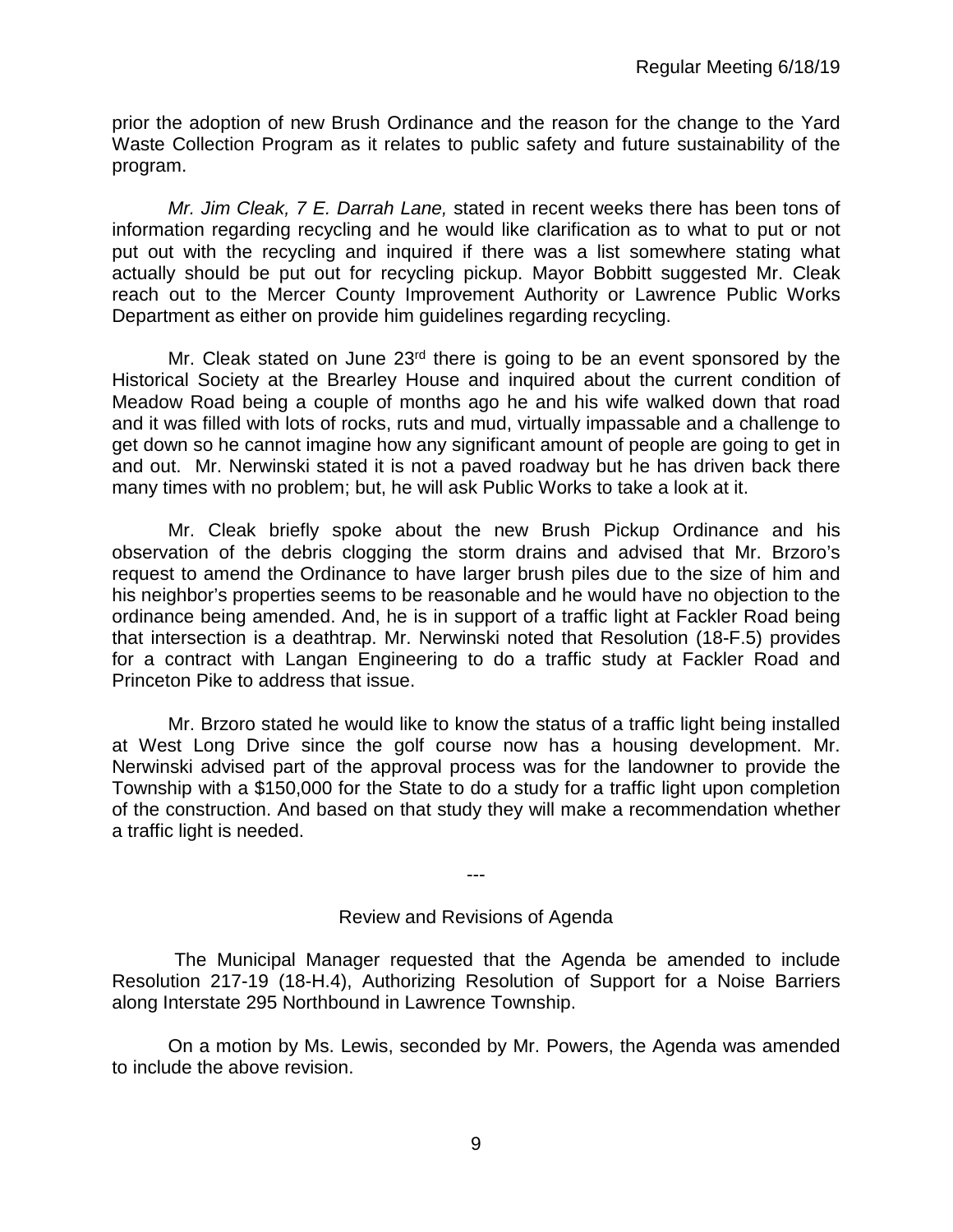Same was carried on the following roll call vote:

Ayes: Councilmembers Kownacki, Lewis, Maffei, Powers and Mayor Bobbitt. Nays: None.

## Adoption of Minutes

---

On a motion by Ms. Lewis, seconded by Mr. Powers, the Minutes of Regular Meeting of February 19, 2019 and March 5, 2019 were approved on the following roll call vote:

Same was carried on the following roll call vote:

Ayes: Councilmembers Kownacki, Lewis, Maffei, Power and Mayor Bobbitt. Nays: None.

 $\sim\sim\sim$ 

On a motion by Ms. Lewis, seconded by Mr. Powers, the Minutes of Regular Meeting of March 19, 2019 were approved on the following roll call vote:

Same was carried on the following roll call vote:

Ayes: Councilmember Lewis, Maffei, Power and Mayor Bobbitt. Abstain: Councilman Kownacki. Nays: None.

---

Awarding or Rejecting of Bids

On a motion by Ms. Lewis, seconded by Mr. Powers, Resolution (9-A), Authorizing Awarding of Bid for Drainage Improvements – Phase 1, was presented for adoption.

Resolution No. 189–19

WHEREAS, on Thursday, May 30, 2019 bids were received and publicly opened for the project known as **Bid 19-06 Drainage Improvements – Phase 1**; and

WHEREAS, one (1) bid was received and reviewed by the appropriate Township Officials; and

WHEREAS, the lowest responsible bidder was Centrifugal Lining, Inc. who submitted a bid in the amount of \$168,525.00, and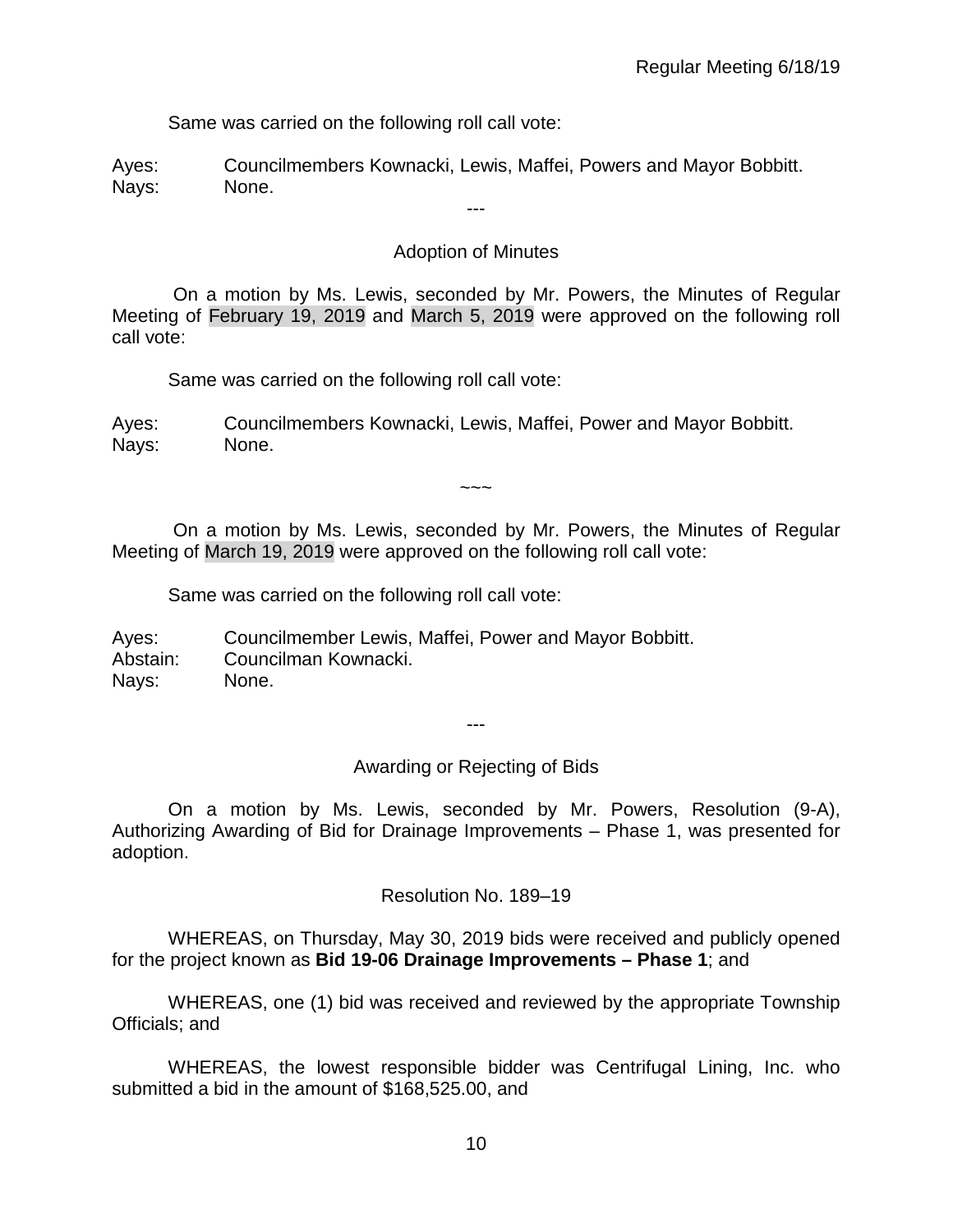WHEREAS, in accordance with N.J.A.C. 5:50-14, a Certificate of Availability of Funds has been provided and the account to be charged is C-04-55-454-290 (Ordinance 2328-19 Various Road Improvements – Road Drainage Improvements Various Locations) \$168,525.00; and

NOW, THEREFORE, BE IT RESOLVED by the Township Council of the Township of Lawrence, County of Mercer, State of New Jersey, that pursuant to the recommendations of the Municipal Engineer, the Mayor and Municipal Clerk are hereby authorized to execute a contract with Centrifugal Lining, Inc., 1201 Edgely Road, Levittown PA 19057 in the amount of \$168,525.00; and

BE IT FURTHER RESOLVED that the Municipal Manager is hereby authorized to draft the necessary agreement, subject to the approval of the Municipal Attorney as to form and content thereof.

Same was carried on the following roll call vote:

Ayes: Councilmembers Kownacki, Lewis, Powers, Maffei and Mayor Bobbitt. Absent: None.

On a motion by Ms. Lewis, seconded by Mr. Powers, Resolution (9-B), Authorizing the Awarding of Bid for Bergen Street Pedestrian Activated Crosswalk Lighting System, was presented for adoption.

 $\sim\sim\sim$ 

### Resolution No. 190–19

WHEREAS, on Thursday, May 30, 2019 bids were received and publicly opened for the project known as **Bid 19-05 Bergen Street Pedestrian Activated Crosswalk Lighting System**; and

WHEREAS, one (1) bid was received and reviewed by the appropriate Township Officials; and

WHEREAS, the lowest responsible bidder was Kane Communications, LLC, who submitted a bid in the amount of \$15,200.00, and

WHEREAS, in accordance with N.J.A.C. 5:50-14, a Certificate of Availability of Funds has been provided and the account to be charged is C-04-55-454-248 – Ordinance 2328-19 (Various road Improvement - Bergen Street LHT Crossing) \$15,200.00; and

NOW, THEREFORE, BE IT RESOLVED by the Township Council of the Township of Lawrence, County of Mercer, State of New Jersey, that pursuant to the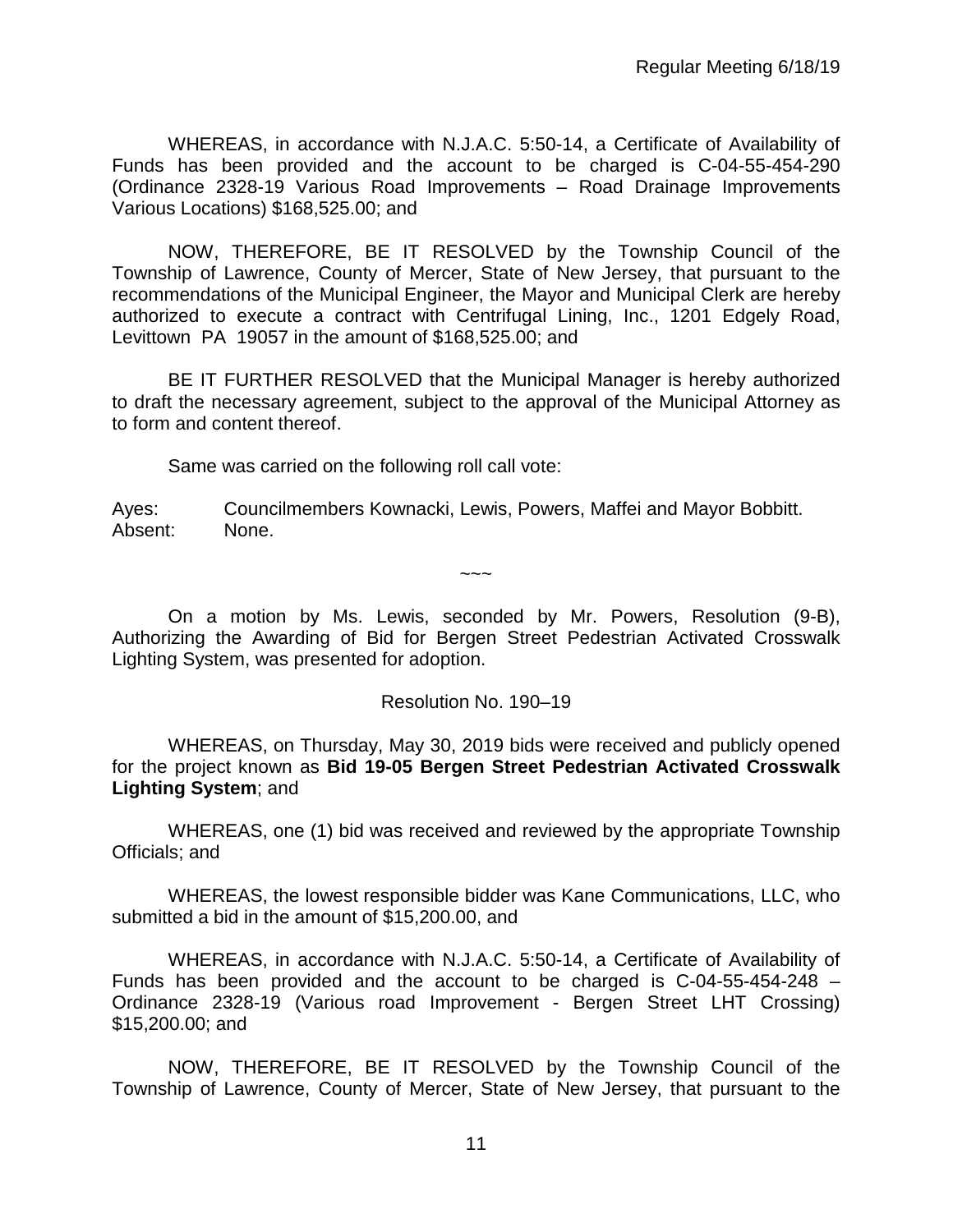recommendations of the Municipal Engineer, the Mayor and Municipal Clerk are hereby authorized to execute a contract with Kane Communications, LLC, 572 Whitehead road, Suite 201, Trenton NJ 08619 in the amount of \$15,200.00; and

BE IT FURTHER RESOLVED that the Municipal Manager is hereby authorized to draft the necessary agreement, subject to the approval of the Municipal Attorney as to form and content thereof.

Same was carried on the following roll call vote:

Ayes: Councilmembers Kownacki, Lewis, Powers, Maffei and Mayor Bobbitt. Absent: None.

On a motion by Ms. Lewis, seconded by Mr. Powers, Resolution (9-C), Authorizing the Awarding of Bid for Road Improvement Program – Phase 1, was presented for adoption.

 $\sim\sim\sim$ 

Resolution No. 197–19

WHEREAS, on Thursday, May 30, 2019 bids were received and publicly opened for the project known as **Road Improvement Program – Phase 1**; and

WHEREAS, four (4) bids were received and reviewed by the appropriate Township Officials; and

WHEREAS, the lowest responsible bidder was Richard T. Barrett Paving Company, Inc. who submitted a bid in the amount of \$645,848.55, and

WHEREAS, in accordance with N.J.A.C. 5:50-14, a Certificate of Availability of Funds has been provided and the accounts to be charged are:

| Acct.           | Ord. No. | Name                            | Amount       |
|-----------------|----------|---------------------------------|--------------|
| C-04-55-454-240 | 2328-19  | <b>Various Road Improvement</b> | \$125,000.00 |
|                 |          | (Concord, Greenwood, Grandview, |              |
|                 |          | Maple, Edgewood)                |              |
| C-04-55-454-241 |          | Various Road Improvement (Green | \$20,000.00  |
|                 |          | Lane)                           |              |
| C-04-55-454-243 |          | <b>Various Road Improvement</b> | \$50,000.00  |
|                 |          | (Anderson Lane)                 |              |
| C-04-55-454-245 |          | Various Road Improvement (Keefe | \$150,000.00 |
|                 |          | Road - Lawrenceville to Yeager) |              |
| C-04-55-454-291 |          | Various Road Improvement (Graf, | \$30,000.00  |
|                 |          | Harmony, Hopewell, Slack, Carr) |              |
| C-04-55-454-292 |          | <b>Various Road Improvement</b> | \$25,000.00  |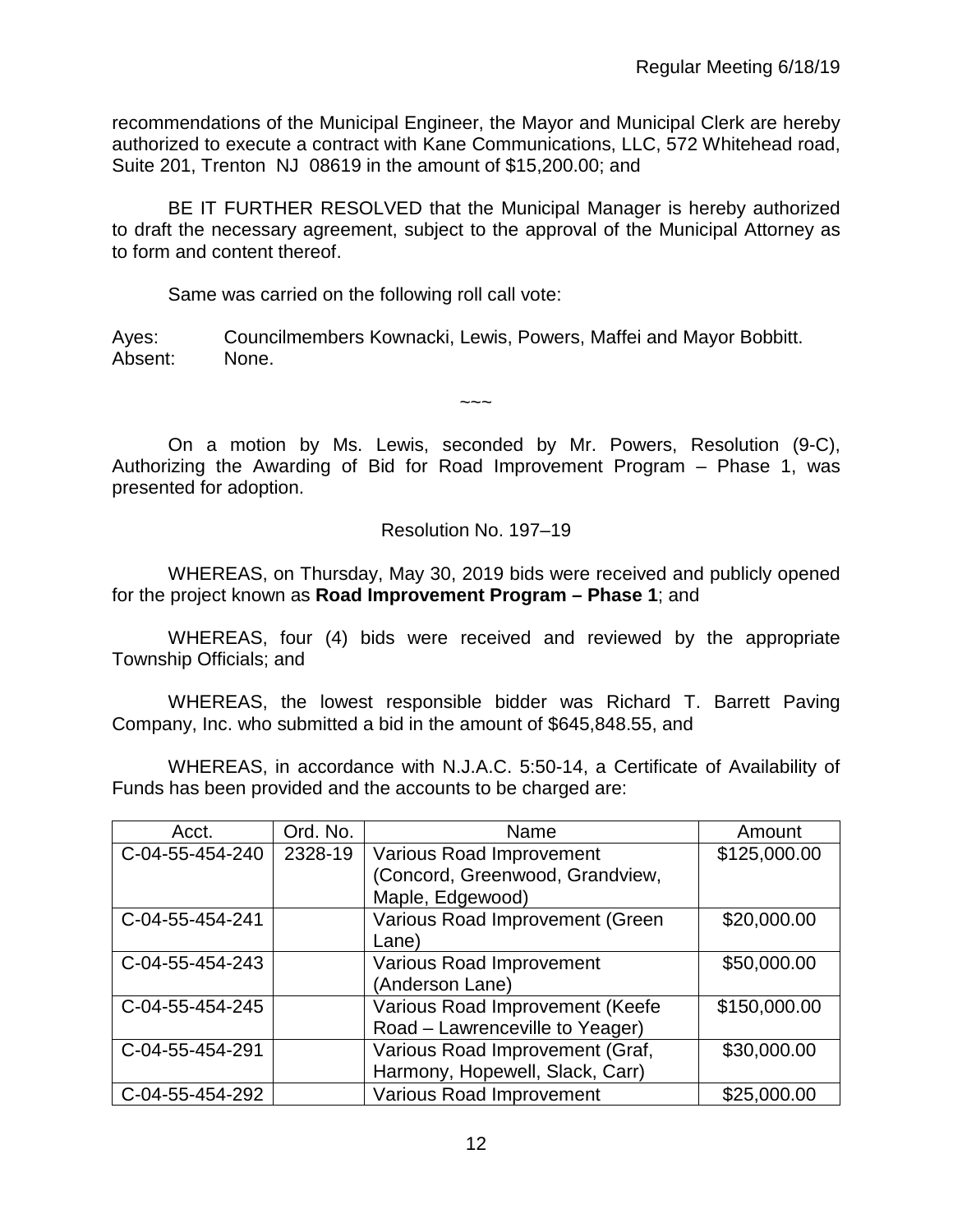|                 | (Mayflower, Bunker Hill & President) |              |
|-----------------|--------------------------------------|--------------|
| C-04-55-454-293 | Various Road Improvement             | \$10,848.55  |
|                 | (Whitemarsh, Lawnside, Hillsdale)    |              |
| C-04-55-454-294 | Various Road Improvement (Hillcrest) | \$60,000.00  |
| C-04-55-454-295 | Various Road Improvement (Eggert     | \$75,000.00  |
|                 | Crossing (Rt. 206 into School)       |              |
| C-04-55-454-296 | Various Road Improvement (Veterans   | \$100,000.00 |
|                 | Park & Village Park Parking Lot)     |              |

and

NOW, THEREFORE, BE IT RESOLVED by the Township Council of the Township of Lawrence, County of Mercer, State of New Jersey, that pursuant to the recommendations of the Municipal Engineer, the Mayor and Municipal Clerk are hereby authorized to execute a contract with Richard T. Barrett Paving Company, Inc., 400 Prospect Street, Trenton NJ 08618 in the amount of \$645,848.55; and

BE IT FURTHER RESOLVED that the Municipal Manager is hereby authorized to draft the necessary agreement, subject to the approval of the Municipal Attorney as to form and content thereof.

Same was carried on the following roll call vote:

Ayes: Councilmembers Kownacki, Lewis, Powers, Maffei and Mayor Bobbitt. Absent: None.

On a motion by Ms. Lewis, seconded by Mr. Powers, Resolution (9-D), Authorizing the Awarding of Bid #19-02 for Two (2) Class "A" Pumpers for Fire Services Department, was presented for adoption. Some discussion took place relative to maintenance, cost, and preservation of the new apparatus as well as the drivers of the vehicle being appropriately trained to preserve the equipment.

 $\sim\sim\sim$ 

Resolution No. 216-19

WHEREAS, on April 23, 2019, bids were received for Bid No. 19-02, Two (2) Class "A" Pumpers for Fire Services Department; and

WHEREAS, four (4) bids were received and reviewed by the Township Manager, Manager of Motor Pool and the Municipal Emergency Management Coordinator. After a thorough review of all bids, it was determined that Absolute Fire Protection from South Plainfield, New Jersey met the required specifications and was within our capital budget; and

WHEREAS, in accordance with N.J.A.C. 5:30-14, a Certificate of Availability of Funds has been provided and the accounts to be charged are C-04-55-405-267 (Fire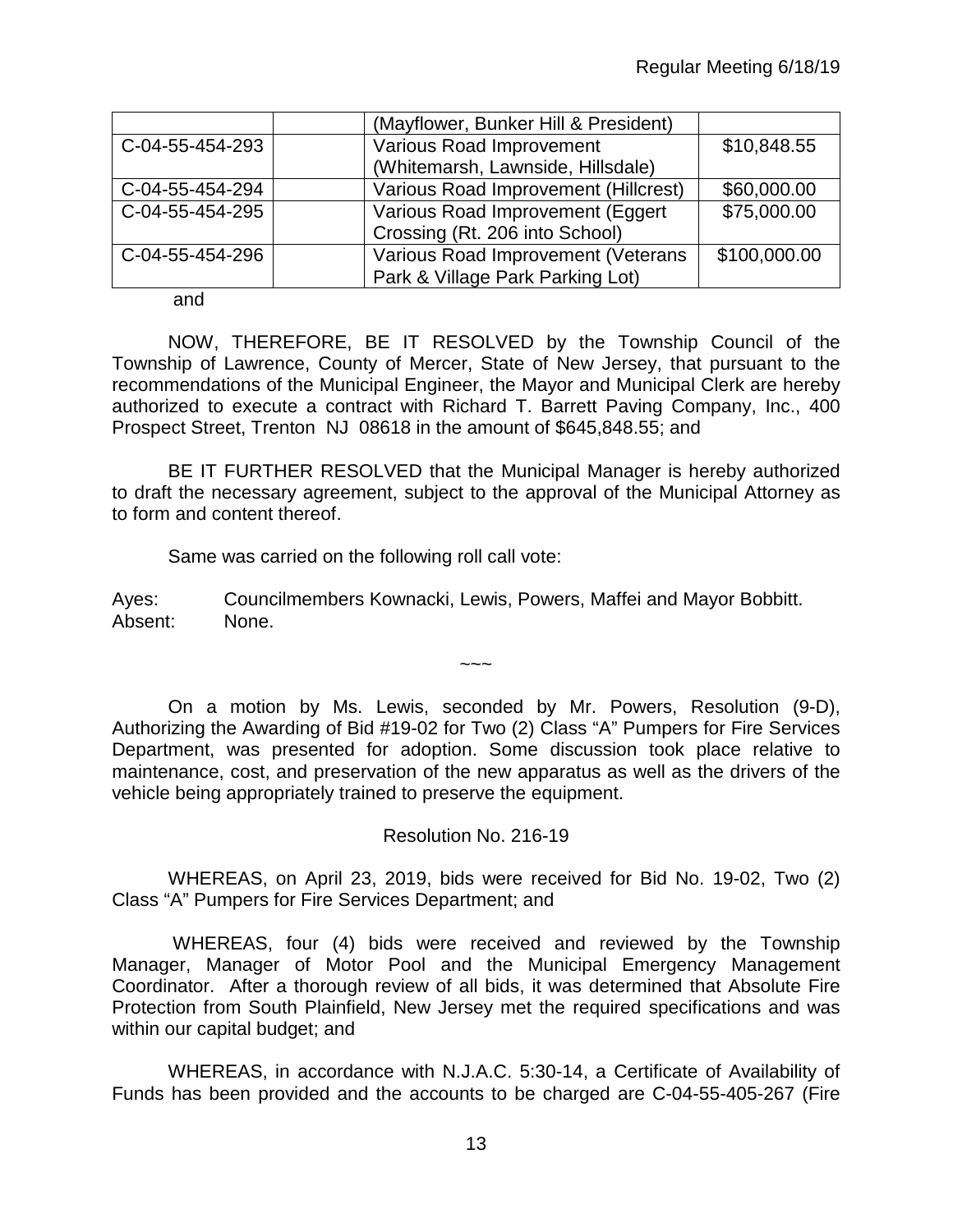Apparatus Lawrence Road), C-04-55-412-267 (Acquisition of Fire Equipment), C-04-55- 437-267 (Acquisition of Fire Equipment) and C-04-55-438-268 (Acquisition Fire Apparatus);

NOW, THEREFORE, BE IT RESOLVED by the Township Council of the Township of Lawrence, County of Mercer, State of New Jersey, that the Township is hereby authorized to award Bid No. 19-02, Two (2) Class "A" Pumpers for Fire Services Department, to Absolute Fire Protection Company, Inc., 2800 Hamilton Boulevard, South Plainfield, New Jersey 07080 in the amount of \$582,092.00 each for a total base price of \$1,164,184.00.

BE IT FURTHER RESOLVED that the Township will also purchase Option #1 - Extended Cab and Chassis three, four and five year warranty for \$10,543.00 and Option #2 - Ten Year Extended Engine warranty for \$1,150 each pumper for total of \$2,300, making the total purchase price for both pumpers \$1,177,027.00.

Same was carried on the following roll call vote:

Ayes: Councilmembers Kownacki, Lewis, Powers, Maffei and Mayor Bobbitt. Absent: None.

---

### Introduction of Ordinances

Mayor Bobbitt read by title, an ordinance entitled, "AN ORDINANCE AMENDING ORDINANCE 2319-19 SALARY ORDINANCE OF THE TOWNSHIP OF LAWRENCE – UNCLASSIFED AND/OR EXEMPT, SEASONAL, EMERGENCY (NON-UNION) EMPLOYEES FOR 2018-2019

Mr. Nerwinski advised that the Ordinance amends the Salary Ordinance to include two new titles Assistant Municipal Treasurer and Chief Emergency Medical Technician. The amendment also adds the positions of Affordable Housing Liaison, Housing Resale Representative to increase the hourly wage for Laborers (Seasonal) to stay in step with State Minimum Wage guidelines of \$15 by 2022.

The Ordinance was introduced and approved on the following roll call vote:

| <b>COUNCIL</b>       | <b>AYE</b> | <b>NAY</b> | <b>PRESENT</b> | <b>ABSENT</b> | <b>ABSTAIN</b> | <b>MOVE</b> | <b>SECOND</b> |
|----------------------|------------|------------|----------------|---------------|----------------|-------------|---------------|
| Mr. Kownacki         | ,,         |            |                |               |                |             |               |
| Ms. Lewis            |            |            |                |               |                |             |               |
| <b>Dr. Maffei</b>    |            |            |                |               |                |             |               |
| <b>Mr. Powers</b>    | "          |            |                |               |                |             | n             |
| <b>Mayor Bobbitt</b> | "          |            |                |               |                |             |               |

~~~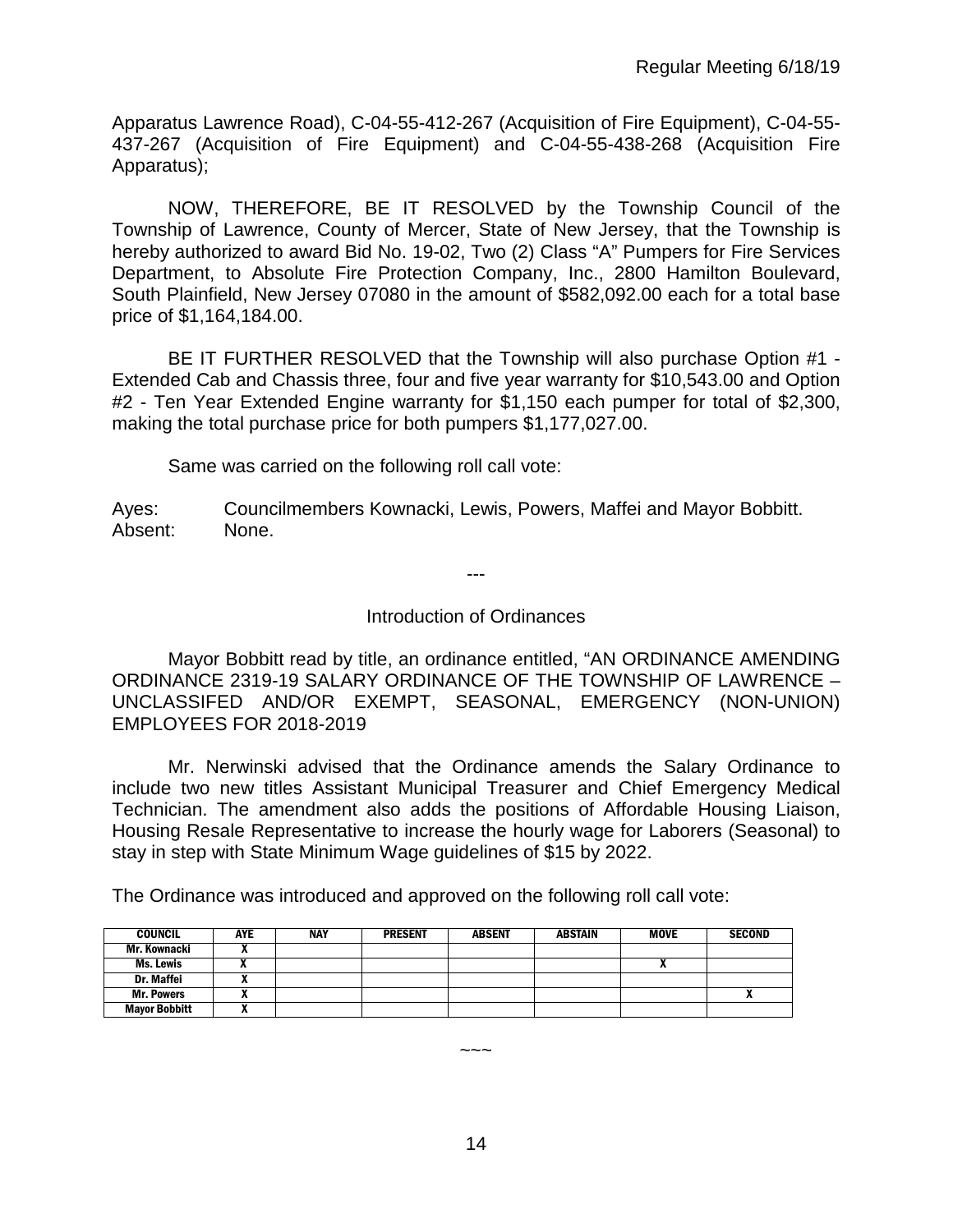Mayor Bobbitt read by title, an ordinance entitled, "AN ORDINANCE ADOPTING CODIFICATION AND REVISION OF THE ORDINANCES OF THE TOWNSHIP OF LAWRENCE, COUTNY OF MERCER, STATE OF NEW JERSEY"

Mr. Nerwinski advised the Ordinance adopts the Codification and Revision of the Ordinance of the Township of Lawrence. Further, the Code is now on the internet and a link will be provided on the Township website as well. The Municipal Clerk noted that she is very pleased that the Code is finally up-to-date and will continue to be updated and the public can now go in and look Ordinances at it at any time. Mayor Bobbitt thanked the Municipal Clerk as he knows it was a long process.

The Ordinance was introduced and approved on the following roll call vote:

| <b>COUNCIL</b>       | AYE | <b>NAY</b> | <b>PRESENT</b> | <b>ABSENT</b> | <b>ABSTAIN</b> | <b>MOVE</b>                | <b>SECOND</b> |
|----------------------|-----|------------|----------------|---------------|----------------|----------------------------|---------------|
| Mr. Kownacki         | ,,  |            |                |               |                |                            |               |
| Ms. Lewis            | ,,  |            |                |               |                | $\boldsymbol{\mathcal{L}}$ |               |
| Dr. Maffei           |     |            |                |               |                |                            |               |
| <b>Mr. Powers</b>    |     |            |                |               |                |                            |               |
| <b>Mayor Bobbitt</b> |     |            |                |               |                |                            |               |

Mayor Bobbitt read by title, an ordinance entitled, "AN ORDINANCE AMENDING THE ADMINISTRATIVE CODE OF THE TOWNSHIP OF LAWRENCE – MEETINGS OF COUNCIL"

---

Mr. Nerwinski advised the Ordinance amends the Administrative Code of the Township – Meetings of Council to change the start time for June, July and August to 6:00 pm.

The Ordinance was introduced and approved on the following roll call vote:

| <b>COUNCIL</b>       | <b>AYE</b> | NAY | <b>PRESENT</b> | <b>ABSENT</b> | <b>ABSTAIN</b> | <b>MOVE</b>                | <b>SECOND</b> |
|----------------------|------------|-----|----------------|---------------|----------------|----------------------------|---------------|
| Mr. Kownacki         |            |     |                |               |                |                            |               |
| Ms. Lewis            |            |     |                |               |                | $\boldsymbol{\mathcal{L}}$ |               |
| <b>Dr. Maffei</b>    |            |     |                |               |                |                            |               |
| <b>Mr. Powers</b>    |            |     |                |               |                |                            |               |
| <b>Mayor Bobbitt</b> |            |     |                |               |                |                            |               |

Mayor Bobbitt read by title, an ordinance entitled, "AN ORDINANCE AUTHORIZING THE PRIVATE SALE OF CERTAIN LANDS OF THE TOWNSHIP OF LAWRENCE, COUNTY OF MERCER, NOT NEEDED FOR PUBLIC USE"

 $\sim\sim\sim$ 

Mr. Nerwinski advised the Ordinance authorizes the private sale of certain lands of the Township that has no use and is not needed for public use so as a result of that they are conveying the land located at Johnson Avenue to the contiguous land owner for \$1,575.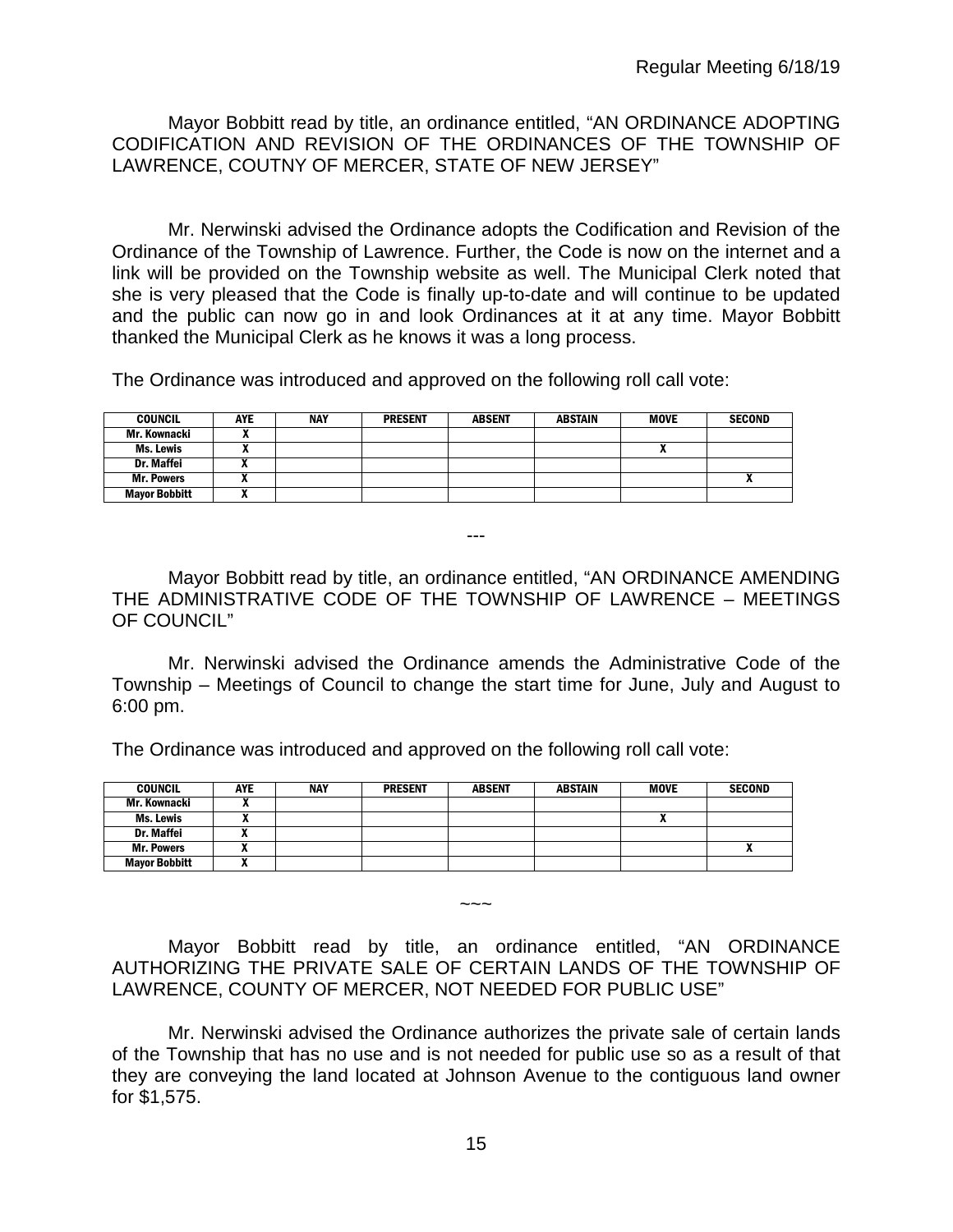| <b>COUNCIL</b>       | <b>AYE</b> | <b>NAY</b> | <b>PRESENT</b> | <b>ABSENT</b> | ABSTAIN | <b>MOVE</b> | <b>SECOND</b> |
|----------------------|------------|------------|----------------|---------------|---------|-------------|---------------|
| Mr. Kownacki         |            |            |                |               |         |             |               |
| Ms. Lewis            |            |            |                |               |         |             |               |
| Dr. Maffei           |            |            |                |               |         |             |               |
| <b>Mr. Powers</b>    |            |            |                |               |         |             | ^             |
| <b>Mayor Bobbitt</b> |            |            |                |               |         |             |               |

The Ordinance was introduced and approved on the following roll call vote:

### **Manager's Report –**

Mr. Nerwinski reported that the Sheft's Property Purchase with the Township is confirmed as the Environmental Study (776 Page Report) has been completed and the Administration and Expert obtained to do the due diligence is satisfied that they should move forward with the deal. The contract has been signed by the Shefts and once the Mayor signs the Agreement it will be a firm deal between the Township and the Shefts who own the property. Also, their grant partners, the County and State, are all on board and the Title and Survey work has been ordered and hopefully in a couple of months they will have a closing date – August or September.

---

Mr. Nerwinski stated in reference to the Pit Stop he previously informed the Council that the Department of Environmental Protection indicated to the Township that the Hazardous Discharge Site Remediation Fund has approved the town's plan for the remedial investigation which includes the demolition of the building to the tune of \$239,524. It still needs final approval by the Board but he was told that it is a formality and that the letter will be coming once that is completed. So, the approval will allow the Township to demolish the structure and continue with the remedial investigation as to what is happening underneath the structure and to get an idea as to what is needed to clean it appropriately then apply for State grant monies. In the end, there will be no development on the property it will be for reserved for passive recreation or park-like situation something along those lines depending on the findings.

Mr. Nerwinski stated with regards to Resolution (18-H.12) that the Council will be considering, there is a different way of providing vehicles to the police and that every year there is a need for new police vehicles which presents challenges to the budget. So, this year they explored a different way of purchasing police vehicles which he feels is very budget friendly. They have committed five new vehicles that will be utilized by the School Class III Officers for the physical presence of law enforcement by schools under a monthly lease program through Enterprise instead of outright purchasing the vehicles. The vehicles will have low mileage being they will only be utilized to commute from the municipal building to the schools. And, with the resale value it will put them in a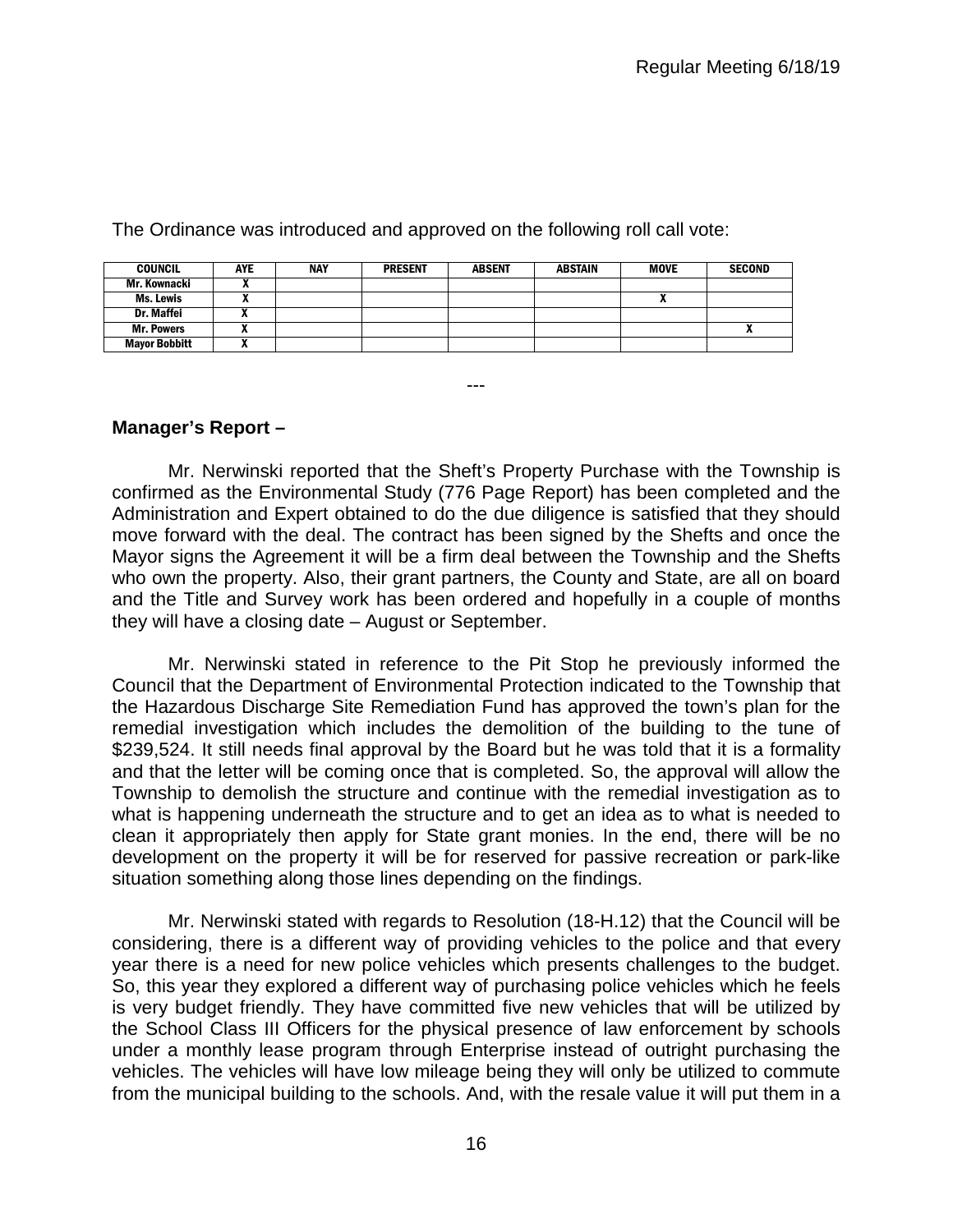really good position to keep the township's vehicle force in good shape and cost saving maintenance wise and it is a test project for him and Mr. Kiriakatis, CFO, which looks like it could be a winner.

---

**Attorney's Report –**

Mr. Roskos reiterated that the Sheft's contract is officially signed by the landowners, the Township just has to countersign which is where they stand now.

Mr. Roskos reported that the Township's Collections Contract is still being reviewed by the Administrative Office of the Courts and he got a commitment that they will receive a response tomorrow. So, hopefully, they will have the official approval tomorrow.

Mr. Roskos advised that the Solar Power Agreement is being revised as the Scope of Work has changed a little bit and Jim Parvesse, Township Engineer, and Brenda Kraemer, Assistant Engineer, will be providing them input to get that finalized.

Mr. Roskos indicated he was also just informed that the property the town owns by Lawrence Square Village which they had planned to sell as surplus property has a deed restriction. The Deed Restriction has a condition if the property was not used for a fire station it would revert to the owner which makes no sense to him since the Resolution of Approval does not have any reverted language in it. And, how the condition ended up in the Deed predates his time; therefore, the matter will have to be further investigated. Mr. Roskos advised that his regular report is concluded but he will need to briefly speak to the Council in closed session regarding a development with Brandywine and how it will affect their settlement.

### **Clerk's Report –**

There was no Clerk's report.

---

---

### **Unfinished Business –**

There was no unfinished business.

---

#### **New Business –**

There was no new business.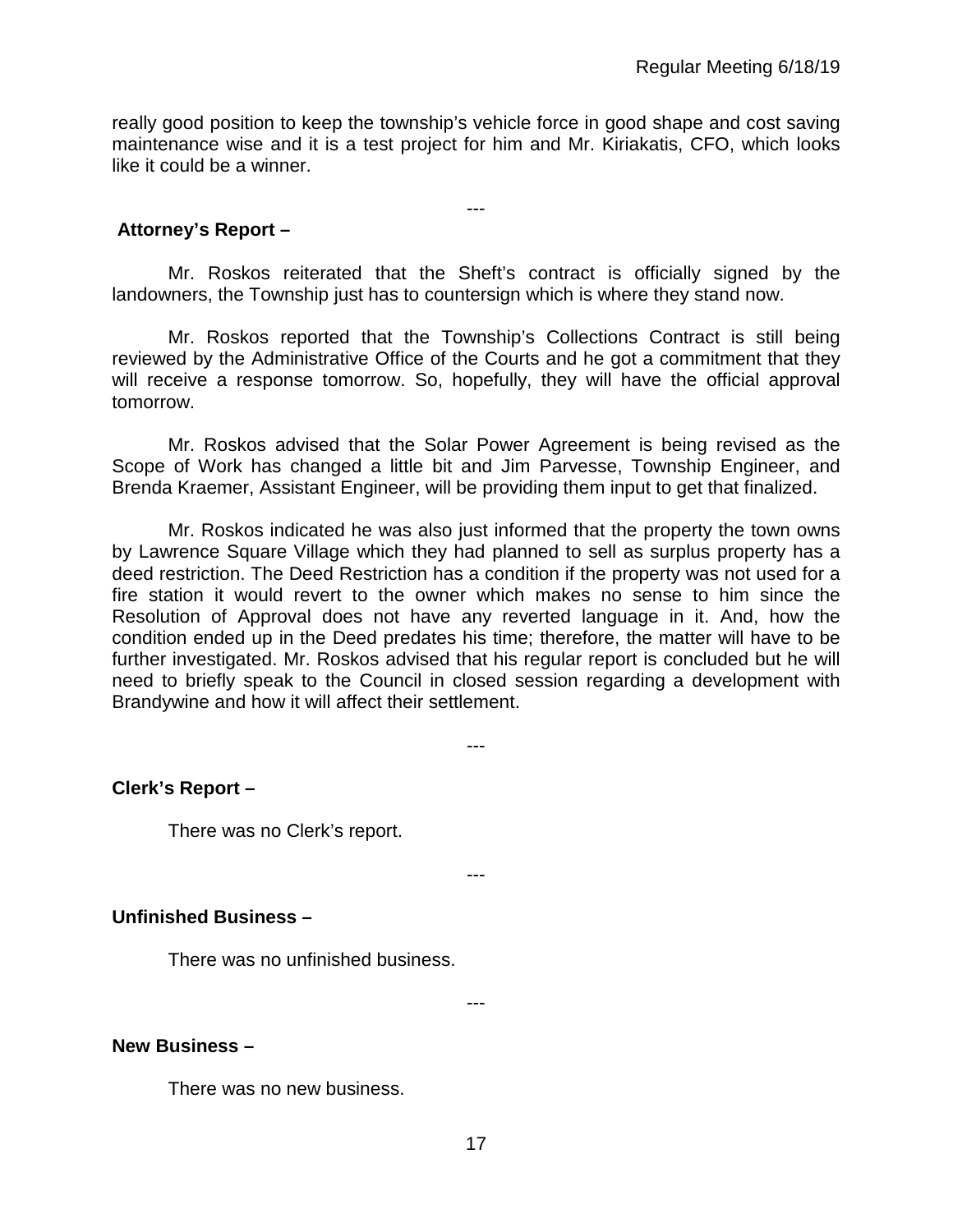#### ---

## **Public Participation (3-minute limitation per speaker)** –

There was no public participation.

### **Resolutions**

---

Resolution Nos. 177-19 (18-A.1) through 217-19 (18-H.13) were approved by the following roll call vote:

| <b>COUNCIL</b>       | <b>AYE</b> | <b>NAY</b> | <b>PRESENT</b> | <b>ABSENT</b> | <b>ABSTAIN</b> | <b>MOVE</b> | <b>SECOND</b> |
|----------------------|------------|------------|----------------|---------------|----------------|-------------|---------------|
| Mr. Kownacki         |            |            |                |               |                |             |               |
| <b>Ms. Lewis</b>     |            |            |                |               |                | "           |               |
| <b>Dr. Maffei</b>    |            |            |                |               |                |             |               |
| <b>Mr. Powers</b>    |            |            |                |               |                |             |               |
| <b>Mayor Bobbitt</b> | ~          |            |                |               |                |             |               |

Cited Resolutions are spread in their entirety in the Resolution Books of the Township of Lawrence.

---

**Council Initiatives/Liaison Reports –**

Councilwoman Lewis reminded everyone that the fireworks for the Fourth of July are Friday, June 28<sup>th</sup>, at Rider University. Also, the Recreation Committee went on a van tour of all the Township parks and they would like to thank the Public Works Department for the good job that they do maintaining the parks.

---

#### **Written Communications –**

There was no written communications.

---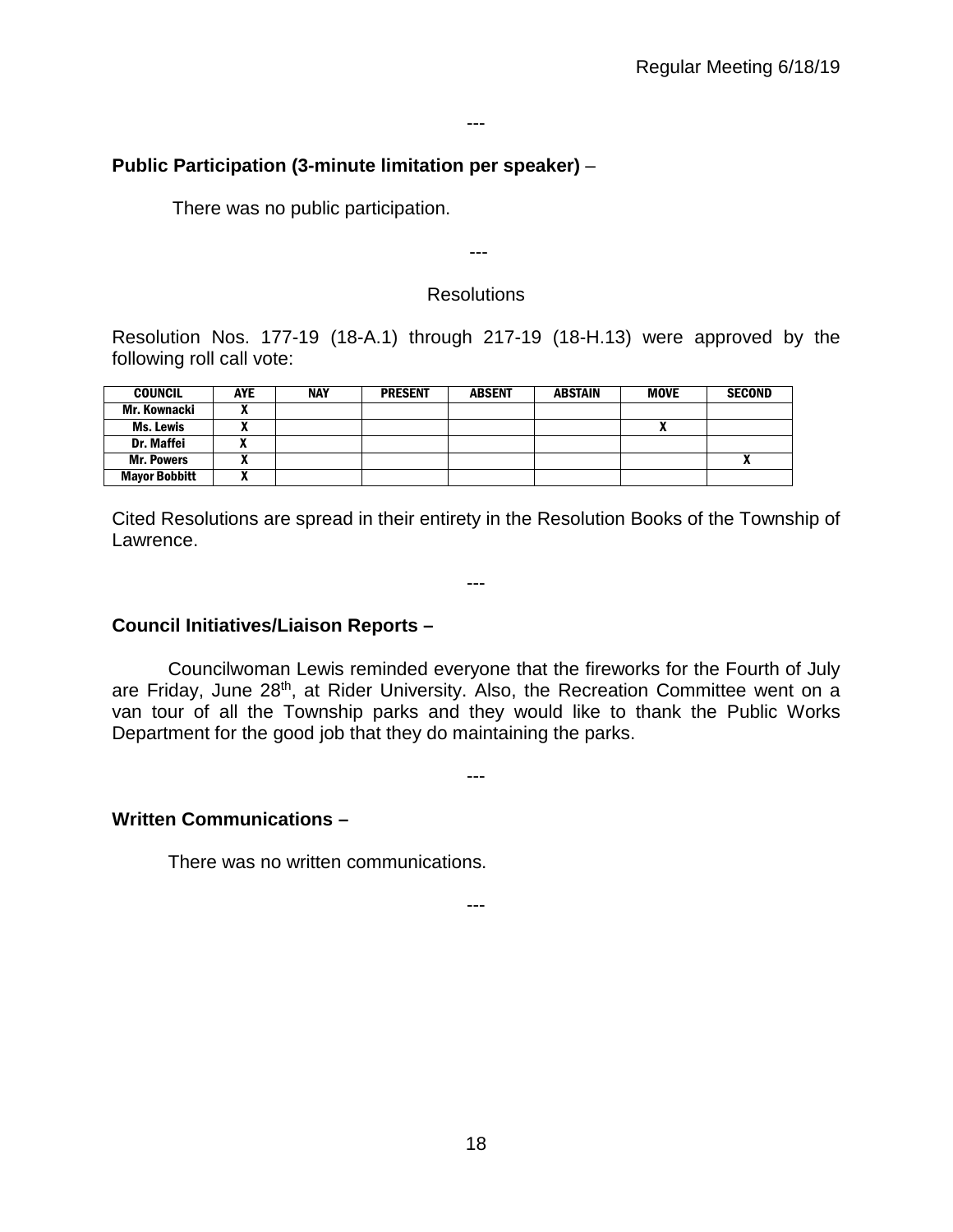There being no further business to come before this Council, the meeting adjourned at Council went into Closed Session.

7:47 p.m.

Respectfully submitted by,

 \_\_\_\_\_\_\_\_\_\_\_\_\_\_\_\_\_\_\_\_\_\_\_\_\_\_\_\_\_\_\_\_\_ Kathleen S. Norcia, Municipal Clerk

Attest:

\_\_\_\_\_\_\_\_\_\_\_\_\_\_\_\_\_\_\_\_\_\_\_ Christopher Bobbitt, Mayor

# Re-opening of the Regular Meeting of Council:

8:25 p.m.

After the Closed Session, the following Resolution (18-H.15) – Authorizing Salary Increase for Municipal Manager was presented for adoption.

#### Resolution No. 218-19

WHEREAS, the Township Council met in executive session per Resolution No. 182-19 and reviewed the performance of the Municipal Manager, Kevin P. Nerwinski, for the period of January 1, 2019 through and up to June 18, 2019; and

WHEREAS, after said review the Council re-convened the Open Session of Council at 8:20 p.m. and;

NOW, THEREFORE, BE IT RESOLVED by the Township Council of the Township of Lawrence, County of Mercer, State of New Jersey that it hereby grants Kevin P. Nerwinski a 3% increase in salary over and above the increase as provided for in Ordinance No. 2319-19; and

BE IT FURTHER RESOLVED, that Kevin P. Nerwinski be provided with an additional 3 days (21 hours) of vacation leave on an on-going annual basis.

Resolution No. 218-19 was approved by the following roll call vote:

| <b>COUNCIL</b> | <b>AYE</b> | <b>NAY</b> | <b>PRESENT</b> | <b>ABSENT</b> | <b>ABSTAIN</b> | <b>MOVE</b> | <b>SECOND</b> |
|----------------|------------|------------|----------------|---------------|----------------|-------------|---------------|
| Mr. Kownacki   |            |            |                |               |                |             |               |
| Ms. Lewis      |            |            |                |               |                |             |               |
| Dr. Maffei     | --<br>,,   |            |                |               |                |             |               |